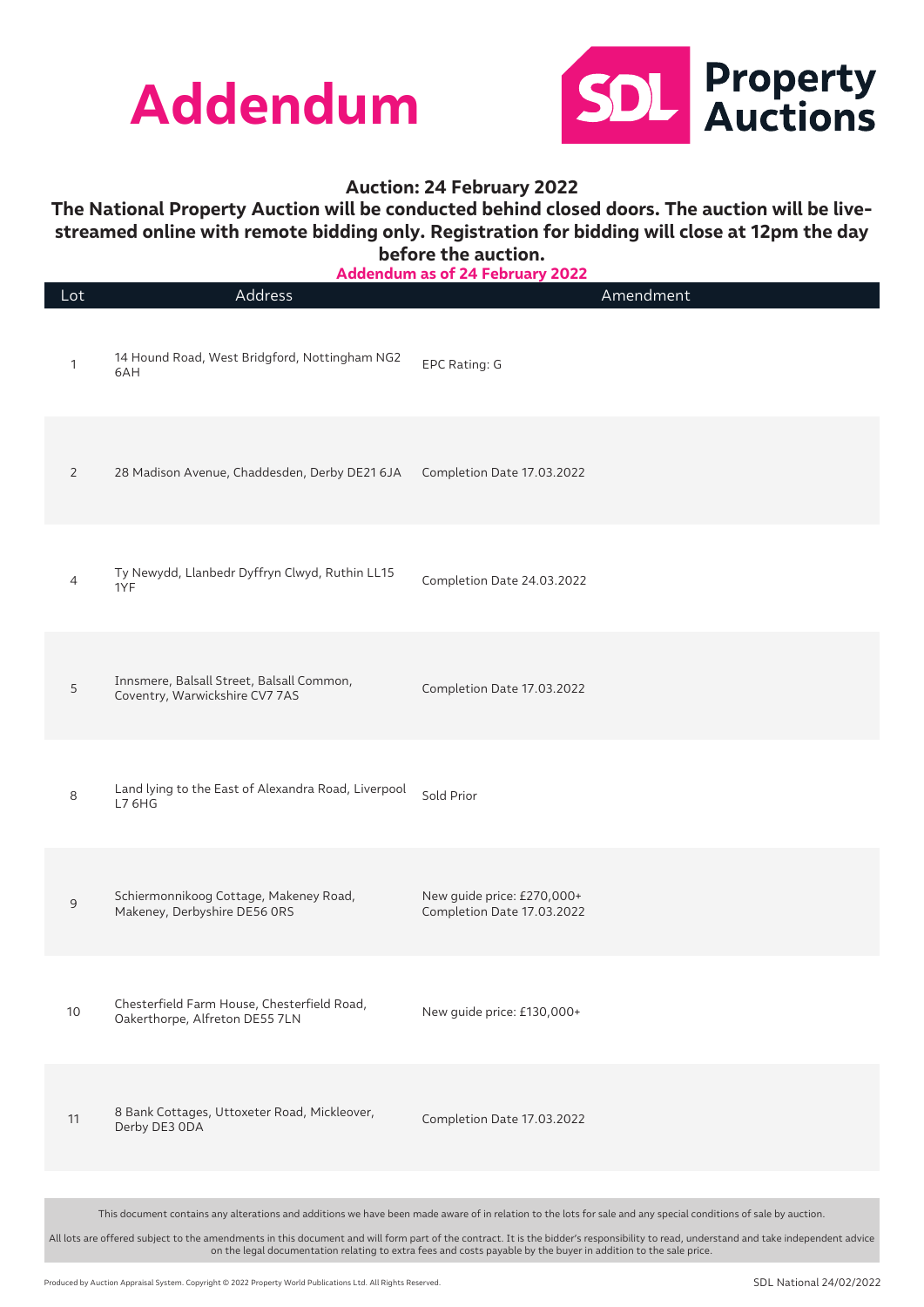



# **The National Property Auction will be conducted behind closed doors. The auction will be livestreamed online with remote bidding only. Registration for bidding will close at 12pm the day before the auction.**

| Lot | Address                                                                                                                                                                                                                                                                                                  | A                           | Amendment |
|-----|----------------------------------------------------------------------------------------------------------------------------------------------------------------------------------------------------------------------------------------------------------------------------------------------------------|-----------------------------|-----------|
| 12  | Land r-o 36 Carsington Crescent, Allestree, Derby<br><b>DE22 2QZ</b>                                                                                                                                                                                                                                     | New guide price: £130,000+  |           |
| 13  | 152-156 Abbey Street, Derby DE22 3SS                                                                                                                                                                                                                                                                     | Sold Prior                  |           |
| 16  | Land adj 81 Wood Avenue, Creswell, Worksop,<br>Nottinghamshire S80 4EG                                                                                                                                                                                                                                   | Completion Date 24.03.2022  |           |
| 19  | 103 Dorothy Road, Leicester, Leicestershire LE5<br>5DS                                                                                                                                                                                                                                                   | New guide price: £250,000+  |           |
| 20  | 8 Rosebery Street, Spinney Hills, Leicester,<br>Leicestershire LE5 4GJ                                                                                                                                                                                                                                   | Completion Date: 24.03.2022 |           |
| 22  | 97 Hinckley Road, Leicester LE3 OTD                                                                                                                                                                                                                                                                      | Postponed                   |           |
| 23  | 21 Stretton Road, Leicester LE3 6BL                                                                                                                                                                                                                                                                      | Completion Date 17.03.2022  |           |
| 24  | 35 Kirby Road, Leicester LE3 6BD                                                                                                                                                                                                                                                                         | Completion Date 17.03.2022  |           |
|     |                                                                                                                                                                                                                                                                                                          |                             |           |
|     | This document contains any alterations and additions we have been made aware of in relation to the lots for sale and any special conditions of sale by auction.                                                                                                                                          |                             |           |
|     | All lots are offered subject to the amendments in this document and will form part of the contract. It is the bidder's responsibility to read, understand and take independent advice<br>on the legal documentation relating to extra fees and costs payable by the buyer in addition to the sale price. |                             |           |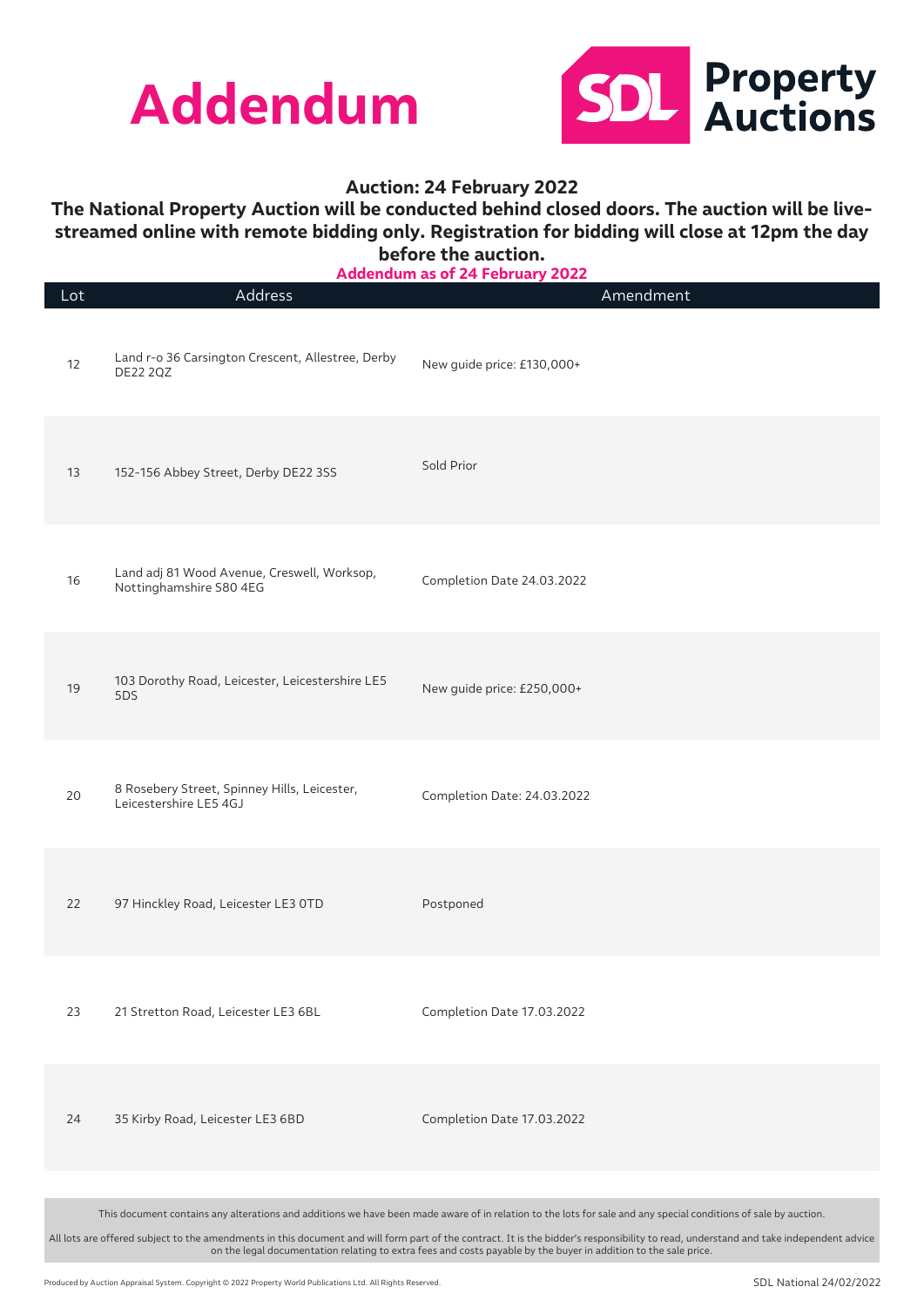



## **The National Property Auction will be conducted behind closed doors. The auction will be livestreamed online with remote bidding only. Registration for bidding will close at 12pm the day before the auction.**

Lot Address Amendment 25 49 Kirby Road, Leicester LE3 6BD Completion Date 17.03.2022 26 202-204 Melbourne Road, Leicester LE2 0DT Withdrawn 27 6 Blake Road, Newport NP19 0JH New guide price: £40,000+ The seller has been unable to access the property in order to carry out an EPC. 28 41 Eleventh Street, Horden, Peterlee, County Durham SR8 4QQ New guide price: £17,500+. Completion Date 24.03.2022 29 32 Ullswater Close, Worcester WR4 9HN The property is sold with vacant possession. <sup>30</sup> 67 Station Road, Aldridge, Walsall, West Midlands Completion Date: 24.03.2022 <sup>31</sup> 161 Elmdon Lane, Marston Green, Birmingham, TOT Eimdon Lane, Marston Green, Birmingham, Completion Date 25.03.2022<br>West Midlands B37 7DT <sup>32</sup> 98 High Street, Quarry Bank, Brierley Hill, West Midlands DY5 2AG New guide price: £130,000+. Completion Date: 24.03.2022 This document contains any alterations and additions we have been made aware of in relation to the lots for sale and any special conditions of sale by auction. **Addendum as of 24 February 2022**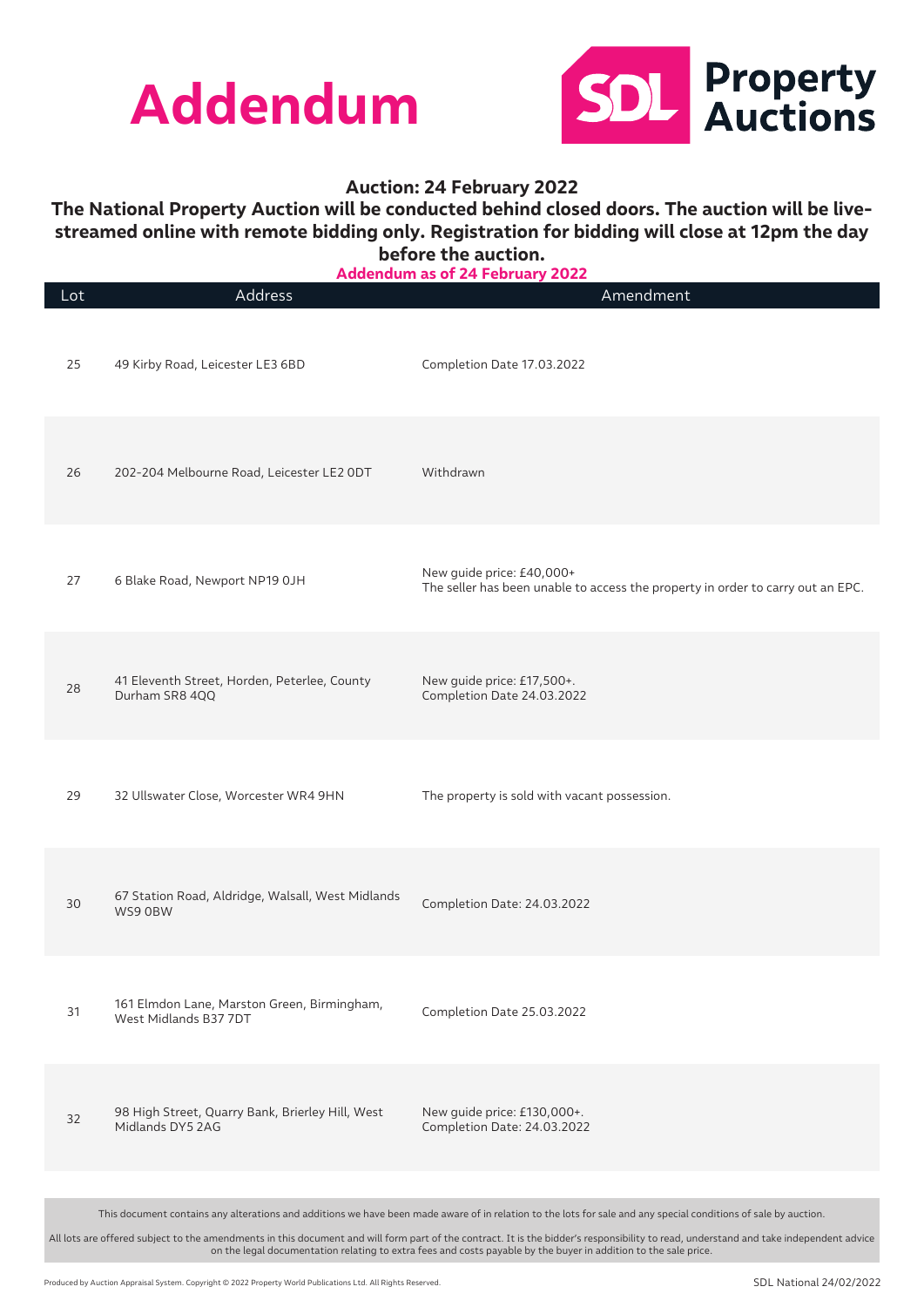



## **The National Property Auction will be conducted behind closed doors. The auction will be livestreamed online with remote bidding only. Registration for bidding will close at 12pm the day before the auction.**

| Lot | Address                                                               | Amendment                                                                                                                                                                                                                                                                                                |
|-----|-----------------------------------------------------------------------|----------------------------------------------------------------------------------------------------------------------------------------------------------------------------------------------------------------------------------------------------------------------------------------------------------|
| 33  | 22 Hednesford Road, Rugeley, Staffordshire WS15<br>1JP                | Sold Prior                                                                                                                                                                                                                                                                                               |
| 34  | 174 Orme Road, Newcastle-under-Lyme,<br>Staffordshire ST5 2PD         | Completion Date: 24.03.2022                                                                                                                                                                                                                                                                              |
| 37  | 156 Uttoxeter New Road, Derby DE22 3JB                                | Completion Date 17.03.2022                                                                                                                                                                                                                                                                               |
| 39  | 30 Sudbury Street, Derby DE1 1LU                                      | Completion Date 17.03.2022                                                                                                                                                                                                                                                                               |
| 40  | 85-87 Curzon Street, Derby DE1 1LN                                    | Completion Date 17.03.2022                                                                                                                                                                                                                                                                               |
| 41  | 1 Meadow Lane, Stretton, Burton-On-Trent,<br>Staffordshire DE13 ODA   | Completion Date: 24.03.2022<br>Sale type is now Unconditional with fixed fee.<br>The buyer will be required to enter into a Deed of Covenant in relation to the<br>Overage Agreement within the legal pack.                                                                                              |
| 42  | 9 Edward Street, Overseal, Swadlincote, Derbyshire<br><b>DE12 6LJ</b> | Completion Date 17.03.2022                                                                                                                                                                                                                                                                               |
| 50  | 132 Outram Street, Sutton in Ashfield,<br>Nottinghamshire NG17 4FT    | Completion Date 05.04.2022                                                                                                                                                                                                                                                                               |
|     |                                                                       |                                                                                                                                                                                                                                                                                                          |
|     |                                                                       | This document contains any alterations and additions we have been made aware of in relation to the lots for sale and any special conditions of sale by auction.                                                                                                                                          |
|     |                                                                       | All lots are offered subject to the amendments in this document and will form part of the contract. It is the bidder's responsibility to read, understand and take independent advice<br>on the legal documentation relating to extra fees and costs payable by the buyer in addition to the sale price. |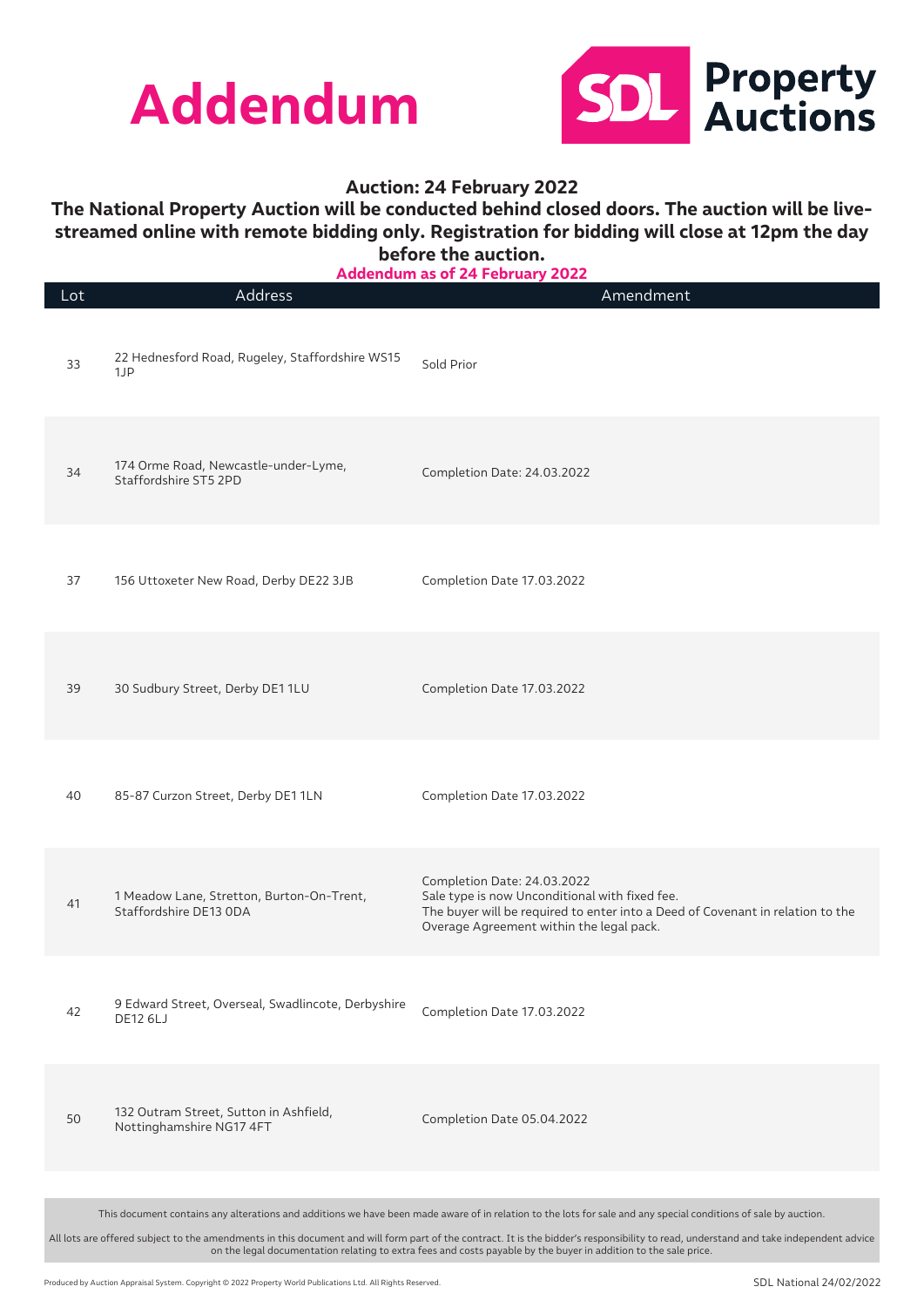



# **The National Property Auction will be conducted behind closed doors. The auction will be livestreamed online with remote bidding only. Registration for bidding will close at 12pm the day before the auction.**

**Addendum as of 24 February 2022**

| 51<br>7 Maple Avenue, Ripley, Derbyshire DE5 3PY<br>Postponed<br>Land to the rear of 163 Derby Road, Denby, Ripley<br>52<br>Postponed<br>DE5 8NQ<br>195 Alfreton Road, Underwood, Nottingham NG16<br>53<br>Completion Date 24.03.2022<br>5GX<br>30 Cross Street, Newark, Nottinghamshire NG24<br>New quide price: £88,000+<br>55<br>Completion Date: 24.03.2022<br>1NZ<br>25 Danes Close, Arnold, Nottingham,<br>Sold Prior<br>56<br>Nottinghamshire NG5 8NU<br>161-173 Dodworth Road, Barnsley, South Yorkshire<br>58<br>Postponed<br>S70 6HW<br>Completion Date 22.04.2022<br>To the best of the sellers knowledge the title registered under title no<br>Palladium Cinema / Bingo Club, Union Road,<br>60<br>LA662076 reflects the position on the ground. The property is subject to 2<br>Oswaldtwistle, Lancashire BB5 OEJ<br>rights of way at the side of the property<br>The first right of way is at the side of the property with the public house<br>(referred to as the Printers Arm in the filed plan). The second right is on the<br>Completion 24.3.2022<br>The Receivers/Sellers have been made aware of a potential criminal offence<br>having been committed in relation to the illegal dumping/depositing of<br>Land lying to the south and south east of Meadow<br>60A<br>commercial waste on the site.<br>Street, Great Harwood BB6 7EJ<br>The Receivers have no direct knowledge as to the matter and the Buyer,<br>under the terms of this sale, accepts full responsibility for the clean-up of the<br>waste and any liability, legal or otherwise in relation to the waste and fully | Lot | Address | Addendum as of 24 February 2022<br>Amendment |
|--------------------------------------------------------------------------------------------------------------------------------------------------------------------------------------------------------------------------------------------------------------------------------------------------------------------------------------------------------------------------------------------------------------------------------------------------------------------------------------------------------------------------------------------------------------------------------------------------------------------------------------------------------------------------------------------------------------------------------------------------------------------------------------------------------------------------------------------------------------------------------------------------------------------------------------------------------------------------------------------------------------------------------------------------------------------------------------------------------------------------------------------------------------------------------------------------------------------------------------------------------------------------------------------------------------------------------------------------------------------------------------------------------------------------------------------------------------------------------------------------------------------------------------------------------------------------------------------------------------|-----|---------|----------------------------------------------|
|                                                                                                                                                                                                                                                                                                                                                                                                                                                                                                                                                                                                                                                                                                                                                                                                                                                                                                                                                                                                                                                                                                                                                                                                                                                                                                                                                                                                                                                                                                                                                                                                              |     |         |                                              |
|                                                                                                                                                                                                                                                                                                                                                                                                                                                                                                                                                                                                                                                                                                                                                                                                                                                                                                                                                                                                                                                                                                                                                                                                                                                                                                                                                                                                                                                                                                                                                                                                              |     |         |                                              |
|                                                                                                                                                                                                                                                                                                                                                                                                                                                                                                                                                                                                                                                                                                                                                                                                                                                                                                                                                                                                                                                                                                                                                                                                                                                                                                                                                                                                                                                                                                                                                                                                              |     |         |                                              |
|                                                                                                                                                                                                                                                                                                                                                                                                                                                                                                                                                                                                                                                                                                                                                                                                                                                                                                                                                                                                                                                                                                                                                                                                                                                                                                                                                                                                                                                                                                                                                                                                              |     |         |                                              |
|                                                                                                                                                                                                                                                                                                                                                                                                                                                                                                                                                                                                                                                                                                                                                                                                                                                                                                                                                                                                                                                                                                                                                                                                                                                                                                                                                                                                                                                                                                                                                                                                              |     |         |                                              |
|                                                                                                                                                                                                                                                                                                                                                                                                                                                                                                                                                                                                                                                                                                                                                                                                                                                                                                                                                                                                                                                                                                                                                                                                                                                                                                                                                                                                                                                                                                                                                                                                              |     |         |                                              |
|                                                                                                                                                                                                                                                                                                                                                                                                                                                                                                                                                                                                                                                                                                                                                                                                                                                                                                                                                                                                                                                                                                                                                                                                                                                                                                                                                                                                                                                                                                                                                                                                              |     |         |                                              |
|                                                                                                                                                                                                                                                                                                                                                                                                                                                                                                                                                                                                                                                                                                                                                                                                                                                                                                                                                                                                                                                                                                                                                                                                                                                                                                                                                                                                                                                                                                                                                                                                              |     |         |                                              |

This document contains any alterations and additions we have been made aware of in relation to the lots for sale and any special conditions of sale by auction.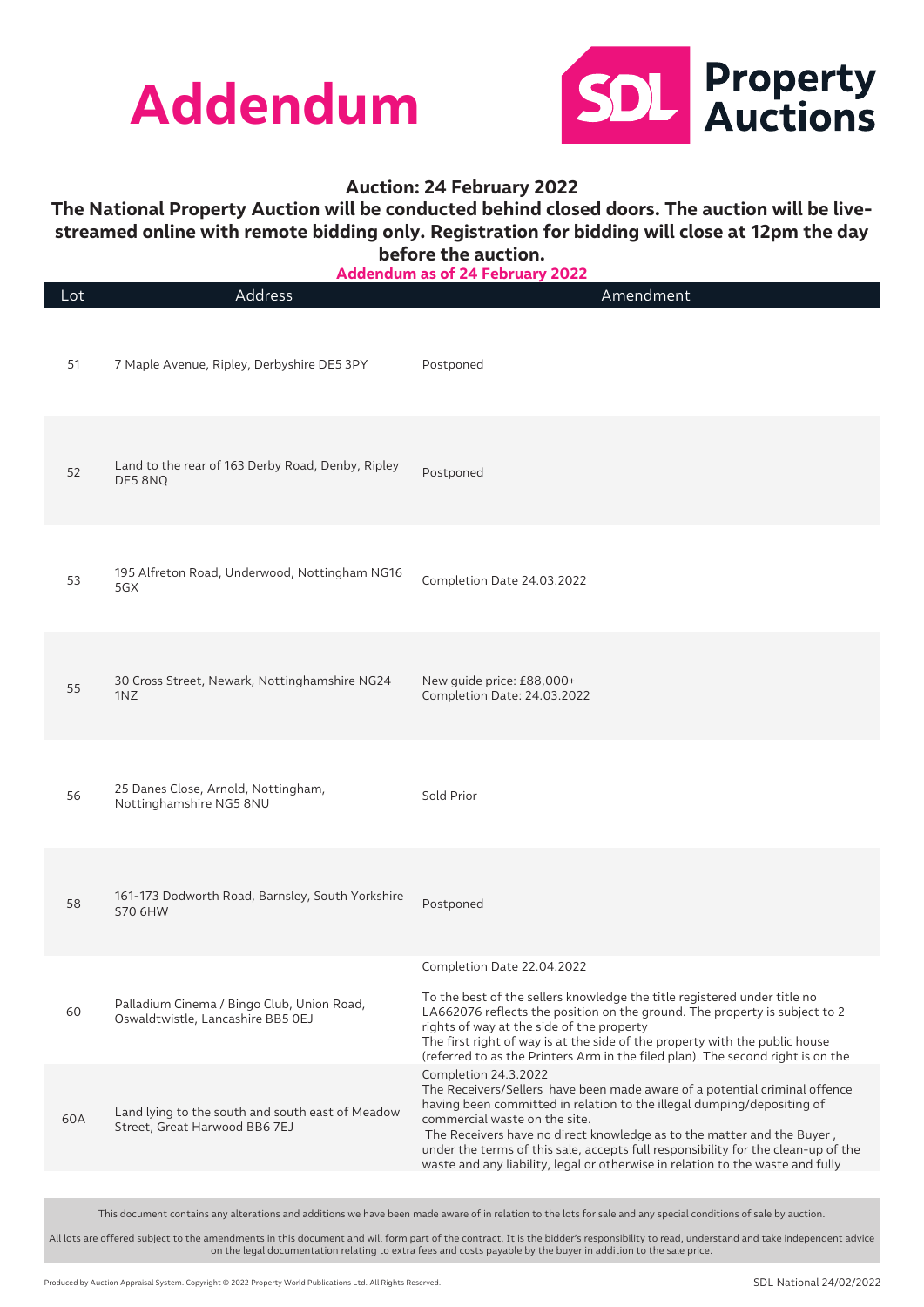



# **The National Property Auction will be conducted behind closed doors. The auction will be livestreamed online with remote bidding only. Registration for bidding will close at 12pm the day before the auction.**

**Addendum as of 24 February 2022**

| Lot | Address                                                                                                                                                                                                                                                                                                  | Amendment                                                                                                                                                       |  |
|-----|----------------------------------------------------------------------------------------------------------------------------------------------------------------------------------------------------------------------------------------------------------------------------------------------------------|-----------------------------------------------------------------------------------------------------------------------------------------------------------------|--|
| 61  | 63 Brush Street, Burnley, Lancashire BB11 5EL                                                                                                                                                                                                                                                            | New guide price: £36,000+.<br>Completion Date 24.03.2022                                                                                                        |  |
| 62  | 3 St Johns Road, Burnley BB12 6RP                                                                                                                                                                                                                                                                        | Completion Date 17.03.2022                                                                                                                                      |  |
| 63  | 35 Pritchard Street, Burnley, Lancashire BB11 4JY                                                                                                                                                                                                                                                        | Sold Prior                                                                                                                                                      |  |
| 64  | 47 Bradford Street, Bolton BL2 1HT                                                                                                                                                                                                                                                                       | Postponed                                                                                                                                                       |  |
| 65  | 106 Lord Street, Oldham OL1 3DJ                                                                                                                                                                                                                                                                          | Withdrawn                                                                                                                                                       |  |
| 66  | Land Adjacent to 22 Rooley Moor Road, Rochdale<br>OL12 7AX                                                                                                                                                                                                                                               | Completion Date 05.04.2022                                                                                                                                      |  |
| 68  | Room 131a, Main House Montgomery House,<br>Demesne Road, Manchester M16 8PH                                                                                                                                                                                                                              | Completion Date 24.03.2022                                                                                                                                      |  |
| 69  | 13 Hawthorn Street, Manchester M18 8QD                                                                                                                                                                                                                                                                   | New guide price: £80,000+.<br>Completion Date 24.03.2022                                                                                                        |  |
|     |                                                                                                                                                                                                                                                                                                          |                                                                                                                                                                 |  |
|     |                                                                                                                                                                                                                                                                                                          | This document contains any alterations and additions we have been made aware of in relation to the lots for sale and any special conditions of sale by auction. |  |
|     | All lots are offered subject to the amendments in this document and will form part of the contract. It is the bidder's responsibility to read, understand and take independent advice<br>on the legal documentation relating to extra fees and costs payable by the buyer in addition to the sale price. |                                                                                                                                                                 |  |

Produced by Auction Appraisal System. Copyright © 2022 Property World Publications Ltd. All Rights Reserved.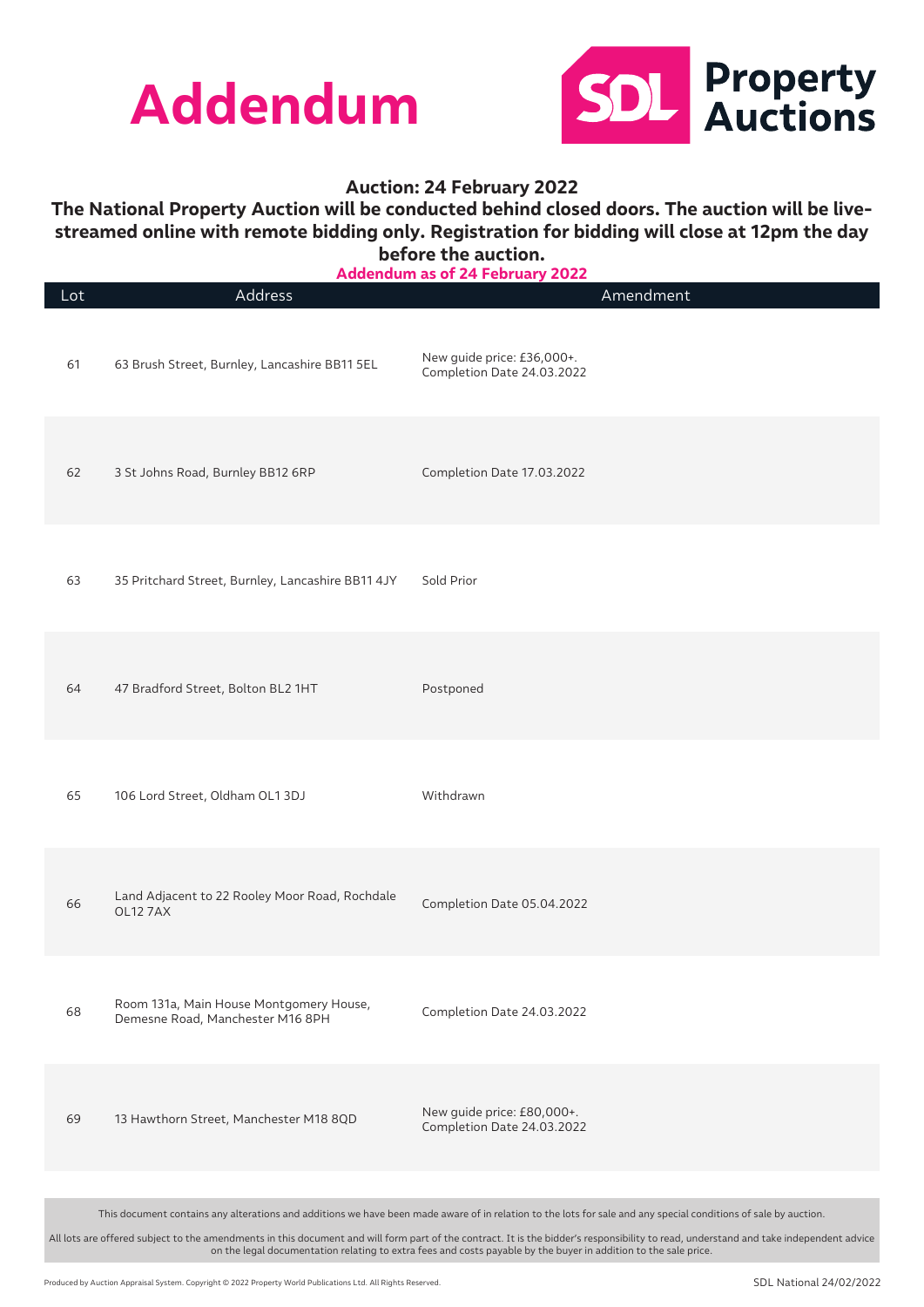



## **The National Property Auction will be conducted behind closed doors. The auction will be livestreamed online with remote bidding only. Registration for bidding will close at 12pm the day before the auction.**

| <b>Addendum as of 24 February 2022</b>                                                                                                                                                |                                                                                                  |                                                                                                                                                                                                                       |
|---------------------------------------------------------------------------------------------------------------------------------------------------------------------------------------|--------------------------------------------------------------------------------------------------|-----------------------------------------------------------------------------------------------------------------------------------------------------------------------------------------------------------------------|
| Lot                                                                                                                                                                                   | Address                                                                                          | Amendment                                                                                                                                                                                                             |
| 70                                                                                                                                                                                    | 46 Courier Street, Gorton, Manchester, Greater<br>Manchester M18 8SY                             | Completion Date 24.03.2022<br>The AST provided does not confirm the rent figure mentioned in our marketing<br>and buyers are to rely on their own investigations in this respect.                                     |
| 71                                                                                                                                                                                    | 6 Hovis Street, Manchester, Greater Manchester<br>M11 2JD                                        | The tenancy agreement in legal pack shows a rental figure of £430 pcm with<br>option to increase up to 10% at each review date. Buyers are advise to make<br>their own investigations.<br>Completion Date: 24.03.2022 |
| 72                                                                                                                                                                                    | 26 Delaunays Road, Crumpsall, Manchester M8<br>4QS                                               | Withdrawn                                                                                                                                                                                                             |
| 73                                                                                                                                                                                    | 14 Wilton Road, Crumpsall, Manchester M8 4WQ                                                     | Completion date within 15 days of the Grant of Probate of Kendal Andrew<br>Hernandez being issued by the Probate Registry                                                                                             |
| 74                                                                                                                                                                                    | Land adjacent to Roseneath, Heath Lane,<br>Willaston, Neston CH64 1TR                            | Postponed.                                                                                                                                                                                                            |
| 75                                                                                                                                                                                    | Garages at Morris Street, Eastgate, Peterborough<br>PE15DX                                       | Completion Date 24.03.2022                                                                                                                                                                                            |
| 77                                                                                                                                                                                    | Apartments 13-19, St. Georges Mill, 13<br>Humberstone Road, Leicester, Leicestershire LE5<br>3GW | Completion Date: 24.03.2022                                                                                                                                                                                           |
| 78                                                                                                                                                                                    | Robyns Nest, 3 Cliffe House Mews, High Street,<br>Whetstone, Leicestershire LE8 6LP              | Withdrawn                                                                                                                                                                                                             |
|                                                                                                                                                                                       |                                                                                                  |                                                                                                                                                                                                                       |
|                                                                                                                                                                                       |                                                                                                  | This document contains any alterations and additions we have been made aware of in relation to the lots for sale and any special conditions of sale by auction.                                                       |
| All lots are offered subject to the amendments in this document and will form part of the contract. It is the bidder's responsibility to read, understand and take independent advice |                                                                                                  |                                                                                                                                                                                                                       |

on the legal documentation relating to extra fees and costs payable by the buyer in addition to the sale price.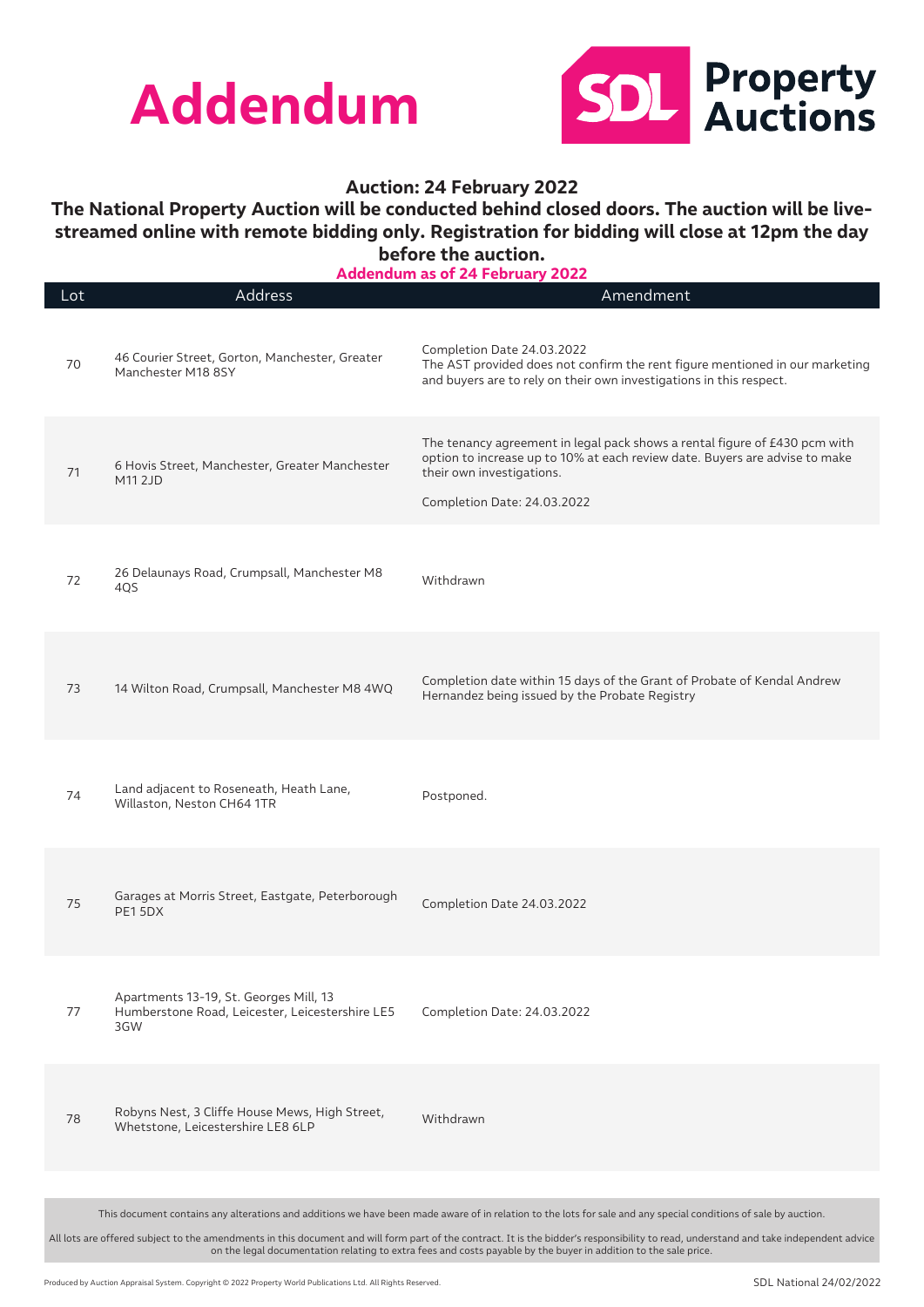



## **The National Property Auction will be conducted behind closed doors. The auction will be livestreamed online with remote bidding only. Registration for bidding will close at 12pm the day before the auction.**

**Addendum as of 24 February 2022**

| Lot | AMMEINMIII AJ VI<br>Address                                                           | <b>ATI CMI MAI</b><br><u>_ _ _ _</u><br>Amendment                                                                                                               |
|-----|---------------------------------------------------------------------------------------|-----------------------------------------------------------------------------------------------------------------------------------------------------------------|
| 79  | 113 Church Road, Quarndon, Derby DE22 5JA                                             | Sold Prior                                                                                                                                                      |
| 80  | 173 High Street, Stoke-On-Trent, Staffordshire<br>ST6 5EA                             | Sold Prior                                                                                                                                                      |
| 82  | 34 Ironmarket, Newcastle under Lyme,<br>Staffordshire ST5 1RP                         | Sold Prior                                                                                                                                                      |
| 83  | Land at Hanbury Road, Droitwich Spa,<br>Worcestershire WR9 7DX                        | Withdrawn.                                                                                                                                                      |
| 84  | 31 Bridgnorth Road, Stourton, Stourbridge DY7<br>6RS                                  | Postponed                                                                                                                                                       |
| 85  | 81 Hilton Street, Wolverhampton, West Midlands<br>WV10 OLF                            | The ASTs provided do not confirm the figure set out in our marketing. Buyers<br>are to rely on their own investigations in this respect.                        |
| 87  | Ground Rents - land on the east side of 377<br>Lichfield Road, Wolverhampton WV11 3HD | Completion Date 10.03.2022                                                                                                                                      |
| 88  | 14 St. James Drive, Bridgnorth WV15 6BN                                               | Sold Prior                                                                                                                                                      |
|     |                                                                                       | This document contains any alterations and additions we have been made aware of in relation to the lots for sale and any special conditions of sale by auction. |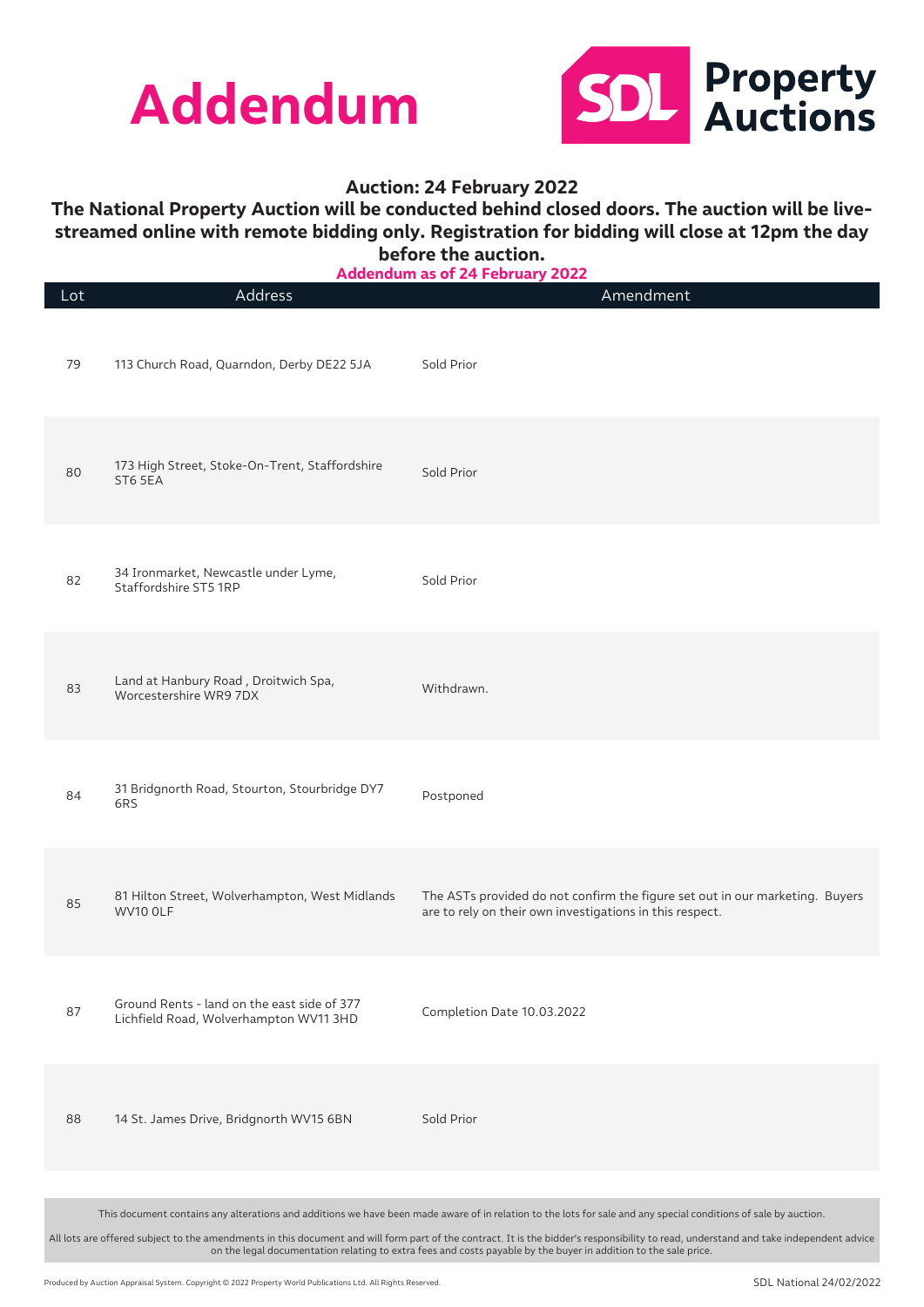



## **The National Property Auction will be conducted behind closed doors. The auction will be livestreamed online with remote bidding only. Registration for bidding will close at 12pm the day before the auction.**

**Addendum as of 24 February 2022**

| Lot | Address                                                                   | Addendam as 01 Z4 February 2022<br>Amendment                                                                                                                                  |
|-----|---------------------------------------------------------------------------|-------------------------------------------------------------------------------------------------------------------------------------------------------------------------------|
| 91  | 15 George Road, Erdington, Birmingham, West<br>Midlands B23 7QE           | Completion Date 24.03.2022                                                                                                                                                    |
| 93  | Land on the east side of 4 Woodhouse Crescent,<br>Trench, Telford TF2 7HA | Sold Prior                                                                                                                                                                    |
| 94  | Plot A, (Adjacent to 2 Gowy CL), Lawton Way,<br>Sandbach CW11 1TE         | The lot is registered and known as Land on the east side of 1 Gowy Close,<br>Sandbach CW11 1YF                                                                                |
| 96  | 33, St Andrews Road South, Lytham St. Annes FY8<br>1PZ                    | Completion Date 17.03.2022                                                                                                                                                    |
| 97  | 13 Beech Street, Liverpool, Merseyside L7 0EU                             | Postponed.                                                                                                                                                                    |
| 98  | 45 North Road, St. Helens WA10 2TU                                        | Postponed                                                                                                                                                                     |
| 99  | 61 Forest Road, Sutton Manor, St. Helens WA9<br>4AT                       | New guide price: £100,000+<br>The seller has been unable to access the property in order to carry out an EPC.<br>There is no formal tenancy agreement in the legal documents. |
| 100 | 63 Forest Road, Sutton Manor, St. Helens WA9<br>4AT                       | New guide price: £100,000+<br>The seller has been unable to access the property in order to carry out an<br>Energy Performance Certificate.                                   |
|     |                                                                           | This document contains any alterations and additions we have been made aware of in relation to the lots for sale and any special conditions of sale by auction.               |
|     |                                                                           |                                                                                                                                                                               |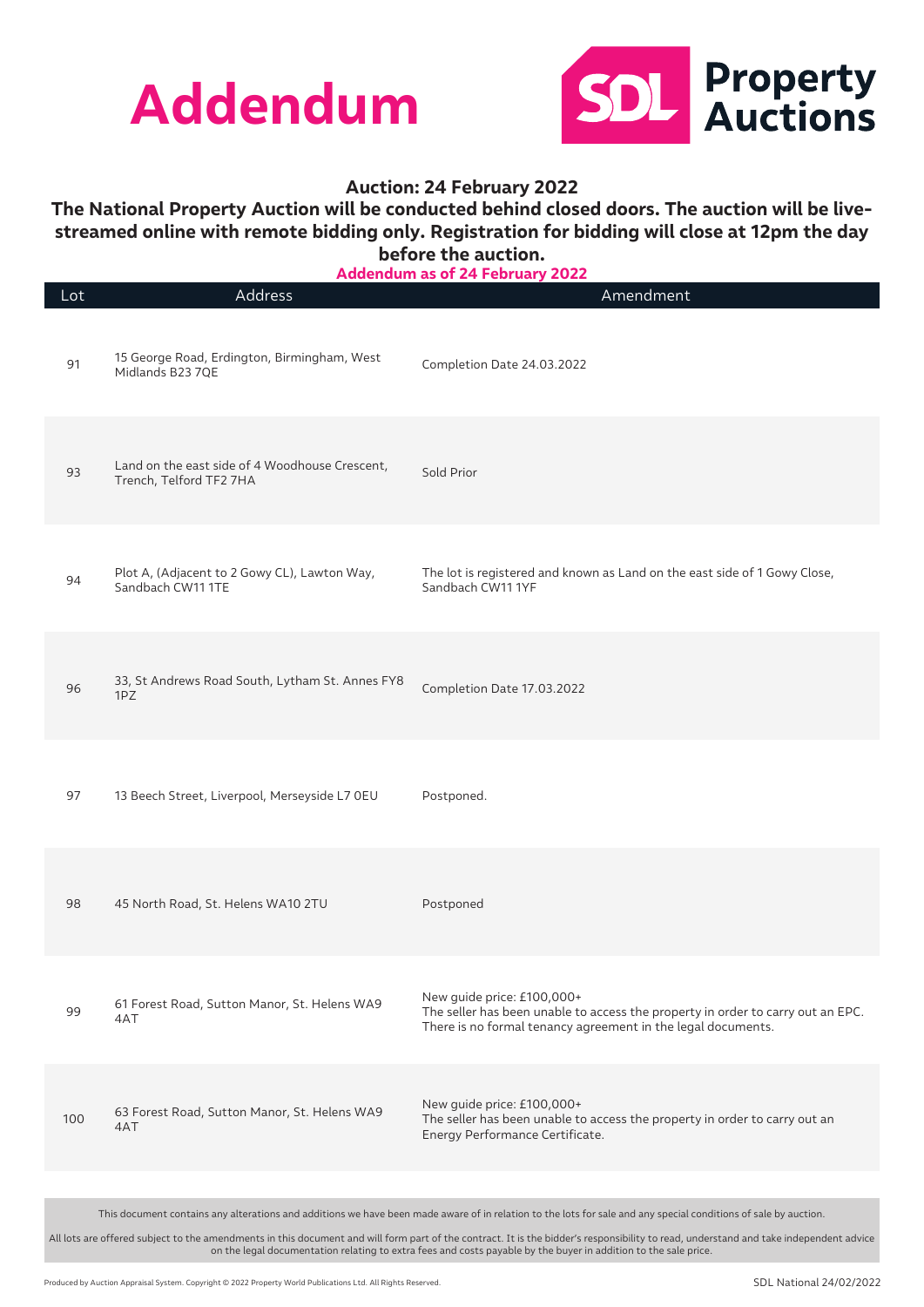



## **The National Property Auction will be conducted behind closed doors. The auction will be livestreamed online with remote bidding only. Registration for bidding will close at 12pm the day before the auction.**

| Lot  | Address                                                                                                                                                                                                                                                                                                  | <b>AUUCHUUHI AS VI 47 I CNIUAI</b><br>LVLL | Amendment |
|------|----------------------------------------------------------------------------------------------------------------------------------------------------------------------------------------------------------------------------------------------------------------------------------------------------------|--------------------------------------------|-----------|
| 101  | 77 Church Street, Leigh, Greater Manchester WN7<br>1AZ                                                                                                                                                                                                                                                   | Completion Date 17.03.2022                 |           |
| 102  | 154 Park Road North, Birkenhead CH41 8AB                                                                                                                                                                                                                                                                 | Sold Prior                                 |           |
| 104  | 12 Hawthorn Road, Little Sutton, Ellesmere Port<br><b>CH66 1PT</b>                                                                                                                                                                                                                                       | Postponed                                  |           |
| 105  | Pot Black Snooker Centre, Lenton Pool, Denbigh,<br>Denbighshire LL16 3LG                                                                                                                                                                                                                                 | Completion Date: 07.04.2022                |           |
| 106  | Land at McKinley Road, Llandudno Junction,<br>Gwynedd County LL31 9DY                                                                                                                                                                                                                                    | Completion Date 17.03.2022                 |           |
| 107  | Site at Llangyfelach Road, Swansea, West<br>Glamorgan SA1 2DZ                                                                                                                                                                                                                                            | Withdrawn                                  |           |
| 108  | 94 Merith Avenue, Carlisle CA1 2TP                                                                                                                                                                                                                                                                       | Completion Date 24.03.2022                 |           |
| 108A | 52 Dalrymple Street, Girvan, South Ayrshire KA26<br>9BT                                                                                                                                                                                                                                                  | New guide price: £32,000+                  |           |
|      |                                                                                                                                                                                                                                                                                                          |                                            |           |
|      | This document contains any alterations and additions we have been made aware of in relation to the lots for sale and any special conditions of sale by auction.                                                                                                                                          |                                            |           |
|      | All lots are offered subject to the amendments in this document and will form part of the contract. It is the bidder's responsibility to read, understand and take independent advice<br>on the legal documentation relating to extra fees and costs payable by the buyer in addition to the sale price. |                                            |           |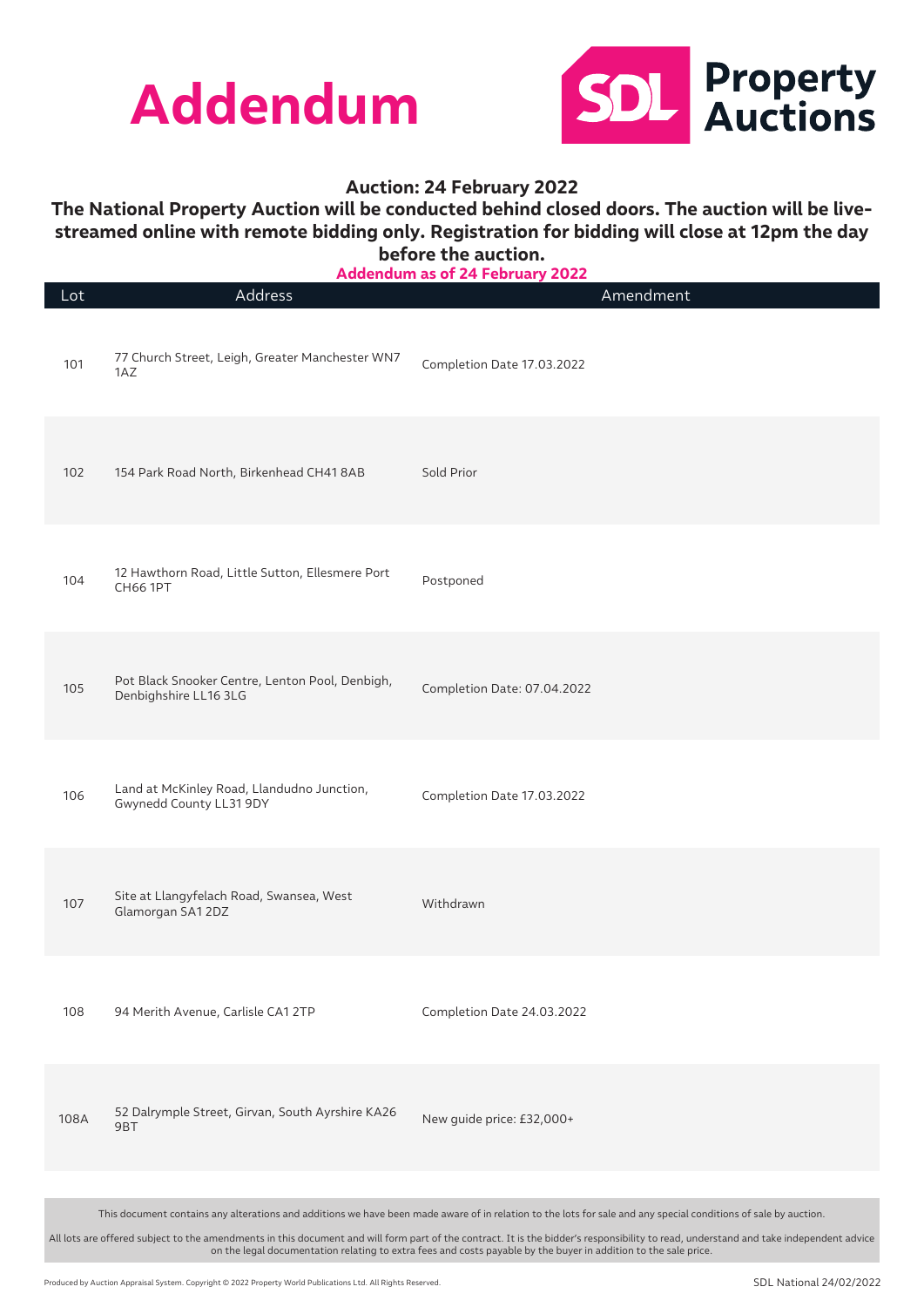



## **The National Property Auction will be conducted behind closed doors. The auction will be livestreamed online with remote bidding only. Registration for bidding will close at 12pm the day before the auction.**

Lot Address Amendment 108C 7 Hillhead, Coylton, Ayr KA6 6JR AST is not available and we cannot therefore clarify the rent payable. Buyers are to rely on their own investigations in this respect. 108D 11 Hillhead, Coylton, Ayr KA6 6JR The tenant has been served notice to vacate however the buyer will take the property with such occupation as stands at the date of completion. 108E Storage Pod - FD114, Store First, West Avenue, Phoenix Retail Park, Paisley PA1 2FB Postponed 109 20 Tees Street, Horden, Peterlee SR8 4NF Completion Date 24.03.2022 110 36 Cargo Fleet Lane, Middlesbrough TS3 0PJ Withdrawn <sup>111</sup> 1A Turnpike Road, Red Lodge, Bury St. Edmunds IP28 8JZ Withdrawn <sup>112</sup> Flat 13, Portland Court, Whitcher Close, London Completion Date 17.03.2022 113 10 Roding Lane North, Woodford Green IG8 8NR Postponed This document contains any alterations and additions we have been made aware of in relation to the lots for sale and any special conditions of sale by auction. **Addendum as of 24 February 2022**